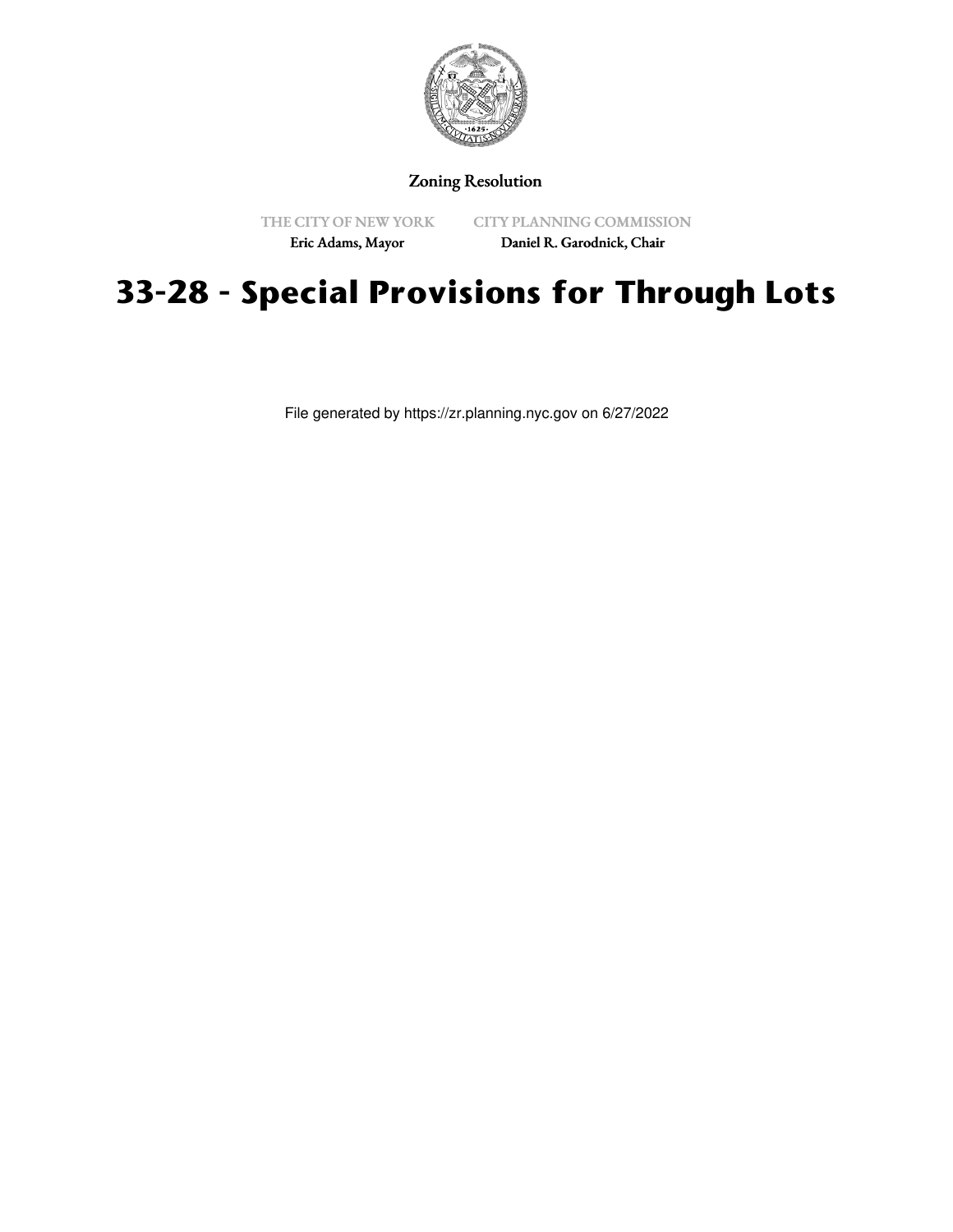## **33-28 - Special Provisions for Through Lots**

LAST AMENDED 4/30/2008

#### C1 C2 C3 C4 C5 C6 C7 C8

In all districts, as indicated, the regulations of this Section shall apply to all #through lots#. In the case of a #zoning lot# occupying an entire #block#, no #rear yard# or #rear yard equivalent# shall be required.

## **33-281 - Excepted districts**

LAST AMENDED 4/30/2008

#### C4-2 C4-3 C4-4 C4-5 C4-6 C4-7 C5 C6 C8-4

In the districts indicated, no #rear yard# regulations shall apply to any #through lot#, except as otherwise provided in Section 33-303 (For zoning lots with multiple rear lot lines).

#### **33-282 - Excepted through lots**

LAST AMENDED 12/15/1961

#### C1 C2 C3 C4-1 C7 C8-1 C8-2 C8-3

In the districts indicated, no #rear yard# regulations shall apply to any #through lots# which extend less than 110 feet in maximum depth from #street# to #street#.

## **33-283 - Required rear yard equivalents**

LAST AMENDED 9/30/2009

C1 C2 C3 C4-1 C7 C8-1 C8-2 C8-3

In the districts indicated, on any #through lot# 110 feet or more in maximum depth from #street# to #street#, one of the following #rear yard equivalents# shall be provided:

- (a) an open area with a minimum depth of 40 feet midway (or within five feet of being midway) between the two #street lines# upon which such #through lot# fronts. In C1-6A, C1-7A, C1-8X, C1-9A, C2-6A, C2-7X, C2-8A and in C1 and C2 Districts mapped within R5D, R6A, R6B, R7A, R7B, R7D, R7X, R8A, R8B, R8X, R9A, R9D, R9X or R10 Districts, a #rear yard equivalent# shall be provided only as set forth in this paragraph; or
- (b) two open areas, each adjoining and extending along the full length of the #street line#, and each with a minimum depth of 20 feet measured from such #street line#; except that in C1 or C2 Districts the depth of such required open area along one #street line# may be decreased provided that a corresponding increase of the depth of the open area along the other #street line# is made; or
- (c) an open area adjoining and extending along the full length of each #side lot line#, with a minimum width of 20 feet